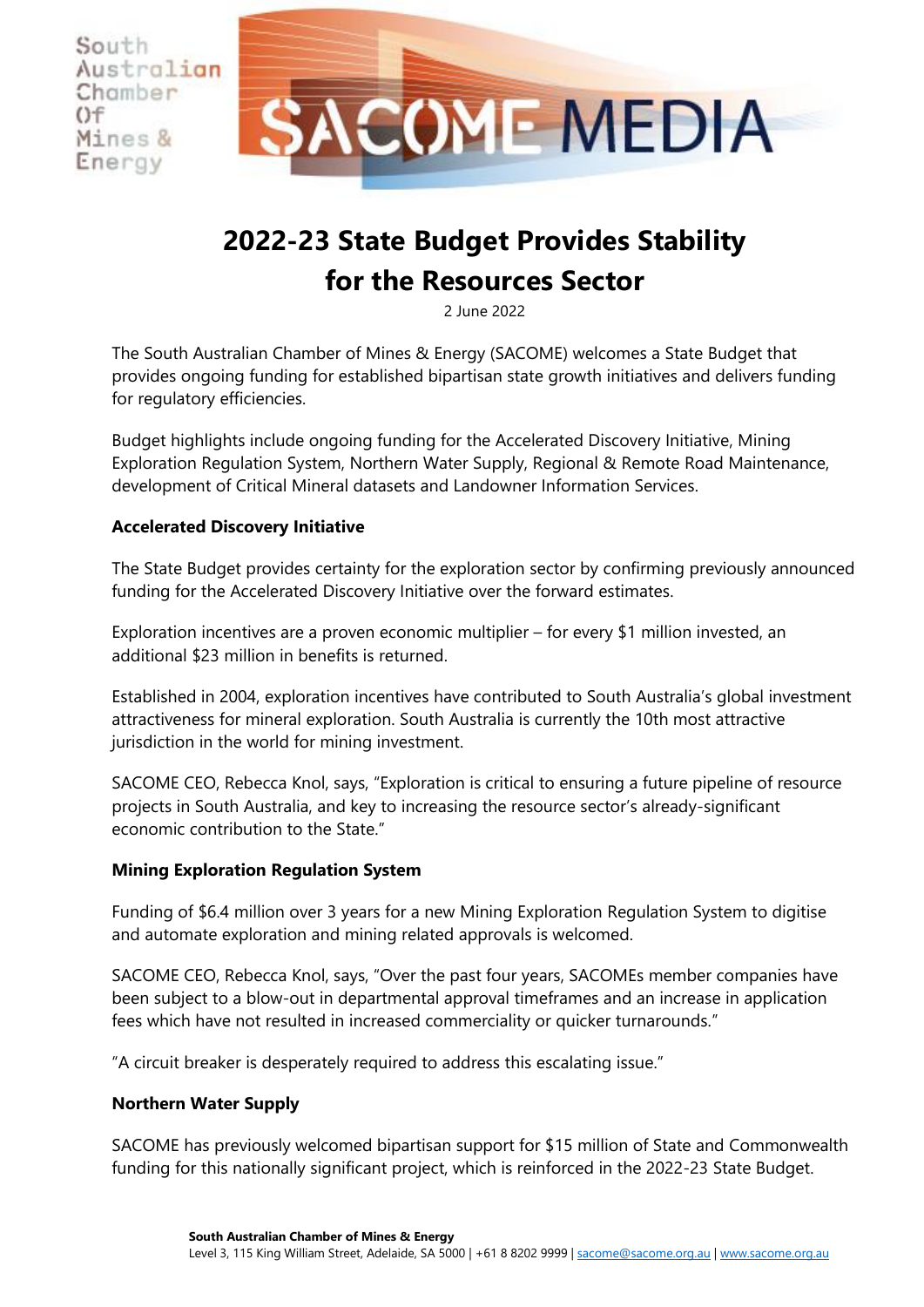South Australian Chamber  $()f$ Mines & Energy



This major state economic development initiative would facilitate the delivery of sustainable water to the Gawler Craton – a globally significant mineral province. The project also has the potential to align with Department of Defence requirements, meet domestic and industrial water needs in the Upper Spencer Gulf, and support the development of green steel and hydrogen.

SACOME CEO, Rebecca Knol, says, "SACOME now calls on the Malinauskas Government to maintain project momentum by provisioning \$100 million in next year's State Budget to undertake early works such as geotechnical and environmental investigations."

## **Regional & Remote Road Maintenance**

SACOME welcomes \$50 million of additional State and Commonwealth funding for the Horrocks Highway Corridor and a further \$20 million for outback road flood resilience works.

Road maintenance funding is maintained, noting that Commonwealth stimulus funding is ending. Ongoing maintenance funding beyond stimulus is critical to the operation of the resources sector.

SACOME welcomes ongoing funding for the Augusta Highway duplication and the Sturt Highway, recognising the need for finalisation of the Port Pirie to Crystal Brook business case.

A further \$2 million has been allocated for the upgrade of the Eyre Highway, with a further \$20 million over 2 years for the Eyre Peninsula Road.

SACOME also supports the introduction of a 'Rural Roads Safety Package' of \$12.5 million, jointly funded by the Commonwealth and State Governments.

SACOME CEO, Rebecca Knol, says "South Australia has a road network comprising some 10,000km of road. It is vital that the momentum of funding is continued to ensure the safety of supply chain routes for the resources sector."

#### **Critical Minerals**

Funding of \$2.5 million over 2 years to deliver new geological critical mineral datasets is long overdue, and an important first step in the development of a much-needed Critical Minerals Strategy for the State.

SACOME CEO, Rebecca Knol, says "Global demand for critical minerals is increasing and driven by significant growth in markets for complex technologies such as defence, space, and renewables. However, the occurrence of critical minerals in South Australia is not uniformly understood."

"There is an urgent need to align opportunities in critical mineral project development, R&D activity, advanced manufacturing, and related upstream processing activity."